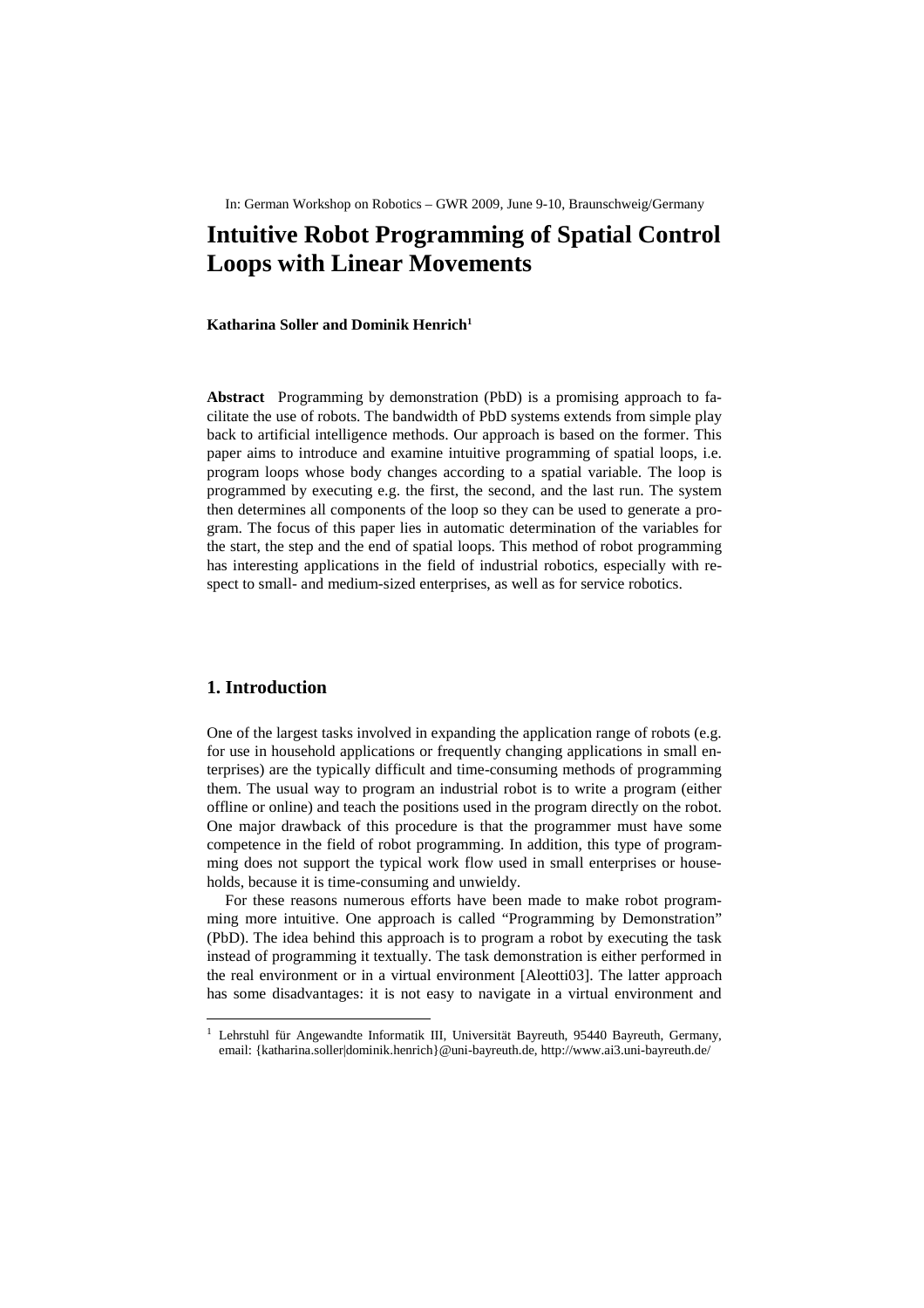such programming does not support the work flow. Data gloves and head-mounted displays are not typically tools cooks or carpenters want to deal with while working. Alone the time needed to put on such devices restricts the applicability.

A further distinction may be made with regard to whether the demonstration is performed using the robot or not. In the former case, also called kinesthetic learning [Calinon07], the robot's internal sensors can be used for measuring trajectories, otherwise further sensors in the environment are required (e.g. cameras) or must be worn by the programmer while performing the demonstration (e.g. data gloves). The disadvantages of wearing sensors have already been mentioned above. Environmental disadvantages of sensors are possible occlusions and a restricted transportability. Our approach for PbD concentrates on the remaining alternative: measuring trajectories using the (internal) sensors of the robot while the user moves the robot via zero-force control. In general our approach is applicable to all of these approaches, as long as they make use of trajectories. Table 1 shows an overview of the different approaches and a small selection of references for each of them. A description of a system utilizing a robot model in a simulated environment for PbD could not be found in literature.

|                        | With Robot                                                                | <b>Without Robot</b>                                                              |                                                                                            |
|------------------------|---------------------------------------------------------------------------|-----------------------------------------------------------------------------------|--------------------------------------------------------------------------------------------|
| In real<br>environment | [Schraft06]<br>[Mayer08]<br>[Calinon07]<br>This paper                     | [Dillmann99]<br>[Pardowitz07]                                                     | - Need for highly structured<br>environment and/or good ob-<br>ject recognition techniques |
| environment PbD        | <i>In simulated</i> Just simulation, no                                   | [Acker06]<br>[Aleotti03]<br>[Kahl02]                                              | - Need for integrating<br>knowledge into simulated<br>environment                          |
|                        |                                                                           |                                                                                   | Unwieldy VR-hardware                                                                       |
|                        | $-$ Need for high<br>safety<br>$+$ Gives the user a<br>better feeling for | $-$ Need for adapting the<br>human demonstration<br>to the robot's kine-<br>matic |                                                                                            |
|                        | robot motions                                                             | + Independence of robot                                                           |                                                                                            |

**Table 1:** Classification and evaluation of approaches to Programming by Demonstration (PbD)

Work on PbD can also be classified with respect to the abstraction level [Calinon07]. High-level approaches regard complete actions and skills (see e.g. [Dillmann99]), while low-level approaches concentrate on trajectories and basic robot actions. A high-level approach for loop structures can be found in [Pardowitz07].

Since the topic of our paper is the intuitive programming of spatial loops, composed of trajectories, it clearly involves a low-level approach. *Spatial loops* are repetitive movements of the robot that differ in one or more parameters (e.g. parameters for translation or rotation). For example, coating a surface consists of many similar movements (strokes of the brush) distributed equally over the surface. Such spatial loops may be programmed in a textual and ordinary manner by specifying three values for the loop parameter and a body that makes use of this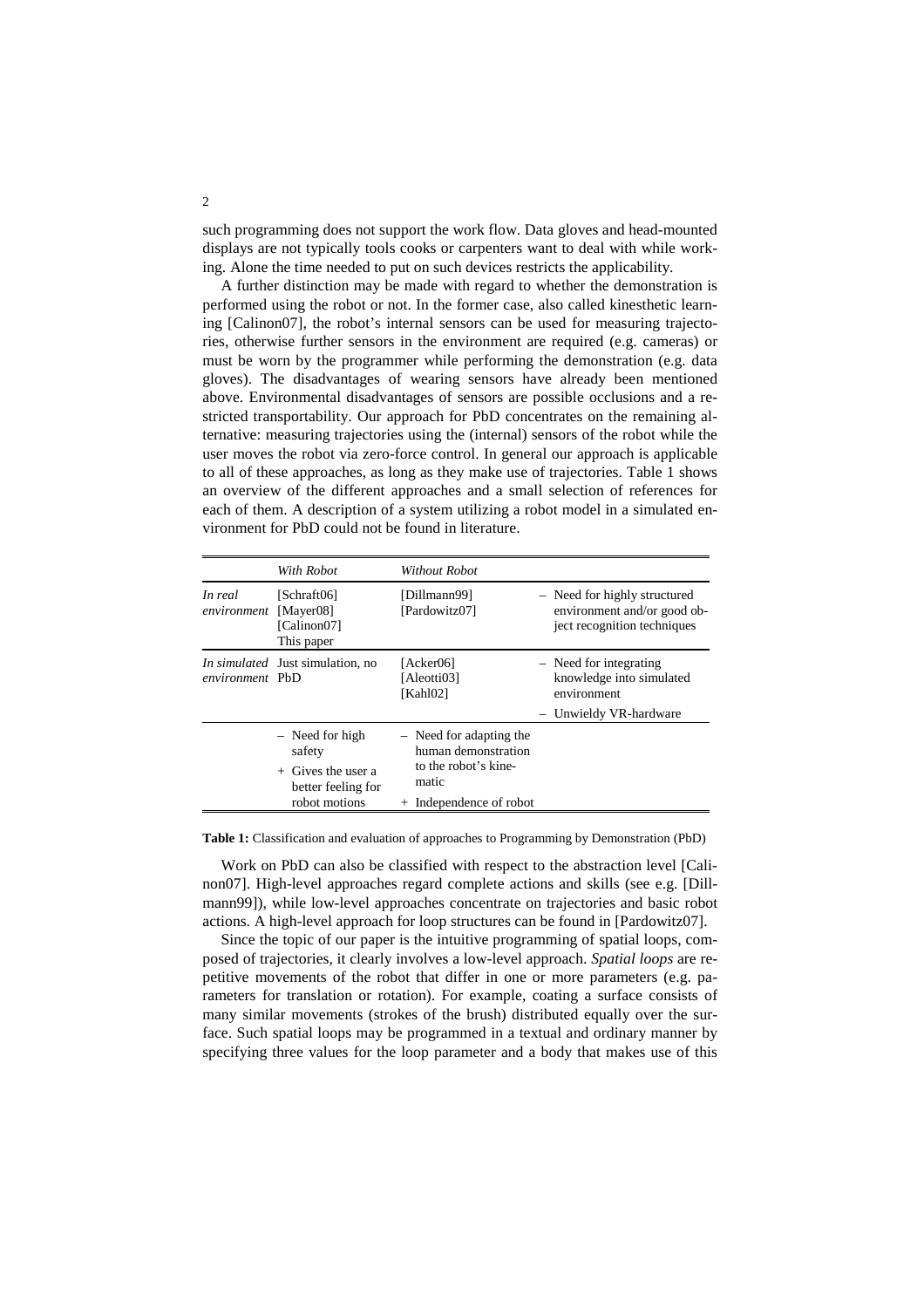loop parameter. Programming this task with the simple play back method, in which the robot directly repeats the demonstrated motion, requires one to perform each individual repetition. In addition, such an approach will not lead to a uniform loop due to demonstration insufficiency.

The system should be programmable via the following program flow structures, which are more than enough for writing general computer programs [Böhm66]: sequence, choice, loop, subroutine and break. The goal is to transfer the essential parts of general programming languages to intuitive robot programming, thus, inheriting the potential of computational completeness. In this paper, we concentrate on loops. With our approach it is possible to program a spatial loop in an intuitive way by demonstrating a portion of the desired task, for example the first, the second and the last cycle. The system then identifies the parameters of the loop, the values (start, step width and end) and the body, freeing the user from calculating or measuring these values. In addition such programming of loops makes sense even for applications which are required just once but contain many repetitions or for which the precision of the robot is needed to attain an exact distribution of the repetitive movements.

The rest of this paper is organized as follows: The next section gives an overview of the research related to PbD, especially low-level approaches. The third section briefly describes the proposed approach, where the component for loop programming should be embedded. The loops themselves and different ways to demonstrate them are covered in the fourth section. The fifth section formally defines the problem of deriving plausible spatial loops from a demonstration and presents a simple implementation. Based on this, we programmed translational spatial loops, and describe them in the sixth section.

### **2. Related work**

Our approach to PbD directly builds upon the playback (walk-through) method. This method is well known but its application was mainly restricted to early painting robots. Since these robots were heavy and dangerous, this kind of programming fell into misuse, but thanks to new technologies and standards these problems have been resolved [Schraft06].

Other problems associated with this method are demonstrations made insufficient by tremor and noise and high storage space requirements. [Waringo06] suggests smoothing of piecewise linear paths by removing unimportant points. Other approaches comprise B-Spline smoothing, Fourier transformation or Kalmanbased smoothing (e.g. [Croitoru05]). In [Schraft06] and [Brageul08] systems are described in which the user can modify the trajectory after demonstrating. Another approach to get rid of the insufficiency of a single demonstration is to interpolate several demonstrations. All these techniques just modify the trajectories and no interpretation of the user's intention can be drawn from them.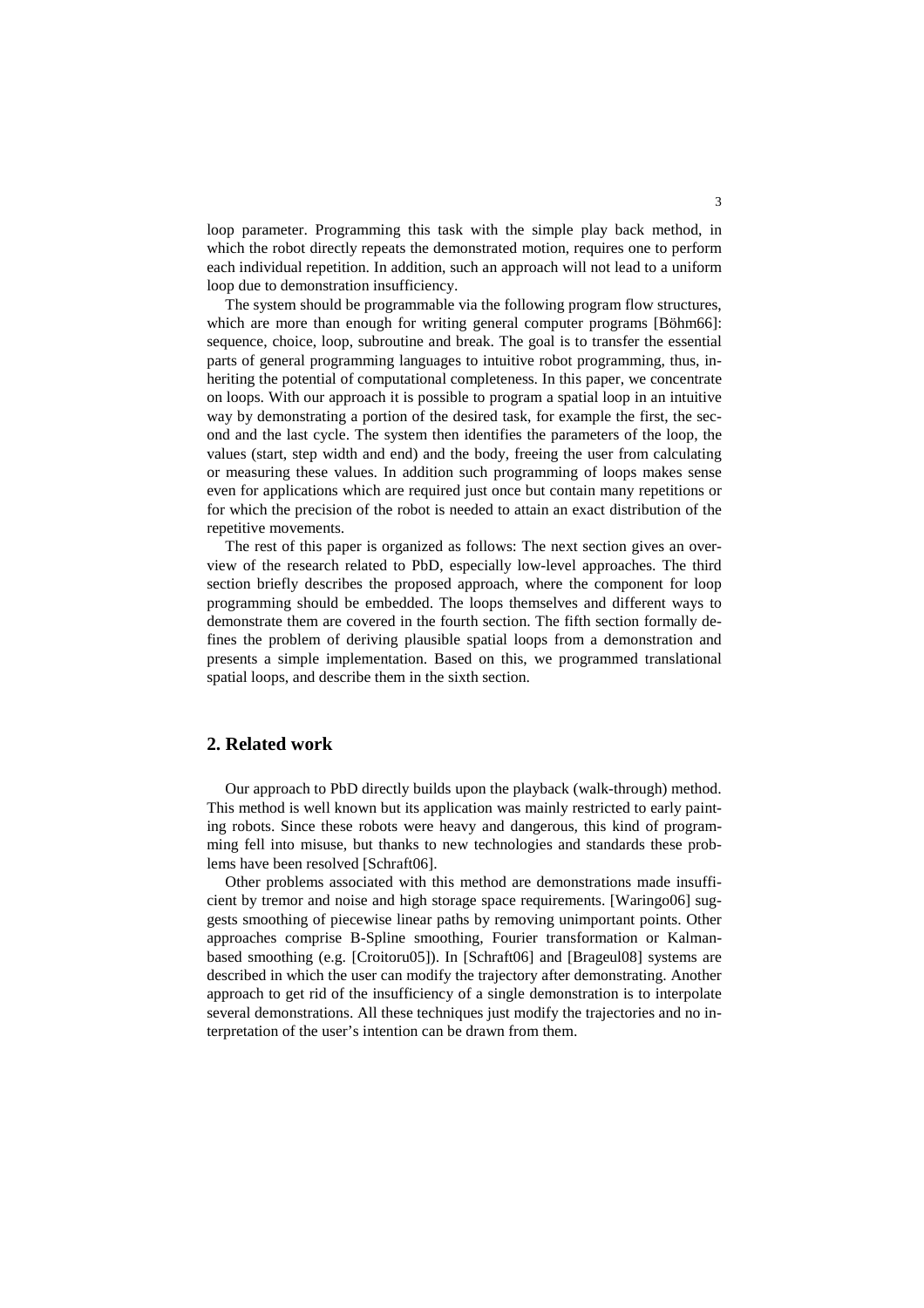Some research addresses generalization of several demonstrations, allowing the robot to cope with uncertainties such as differing object positions. For example, the system described in [Calinon07] extracts the relevant features of trajectories (i.e. relative and absolute position constraints) from several varying demonstrations. The positions of the objects are obtained by a vision system. This way, the robot can apply the learned program to situations with new object positions. While this is a powerful method to generalize demonstrations, the number of needed demonstrations is dependent on the user's experience. In contrast to our work, this approach concentrates on the learning of task-specific constraints, while we concentrate on the kinesthetic definition of a loop structure.

To our knowledge, there is no approach that allows programming of looping movements by demonstrating just two or three movements. The idea is to give the user the possibility to implicitly define the variables and values needed for the execution of a loop structure.

### **3. Overview of system concept**

This section gives a brief overview of the system concept. The programmer uses the robot and a control panel to demonstrate the task he wants the robot to assume. For this purpose the demonstrator must be able to move the robot, e.g. via zero-force control, a joystick or a tracking device (for the latter, see e.g. [Hein08]). Together with the signals from optional external sensors, this information forms the demonstration. The system then analyzes and interprets the demonstration and generates a corresponding robot program. The analysis and generation of the program are based on sets of control structures, movement primitives and variable types. The user then obtains a visualization of the spatial loop and can review the result.

#### **4. Spatial Loops and Demonstration Types**

The classical types of loops are condition-controlled loops (while loops), infinite loops and count-controlled loops (for loops)<sup>2</sup> . In the case of a *conditioncontrolled loop*, a Boolean variable or function is required that indicates e.g. if a button is pressed or a certain amount of time has passed. A loop is called *infinite loop* if there is no such condition or if this can never be met. In contrast to this kind of loops, *count-controlled loops* are stopped, when a variable – the counter – reaches a given end value. In all cases, the body of the loop either can be un-

4

-

<sup>&</sup>lt;sup>2</sup> Modern programming languages utilize further types of loops, e.g. for-each loops. We neglected these because they do not apply to the context of pure trajectories without further sensory input.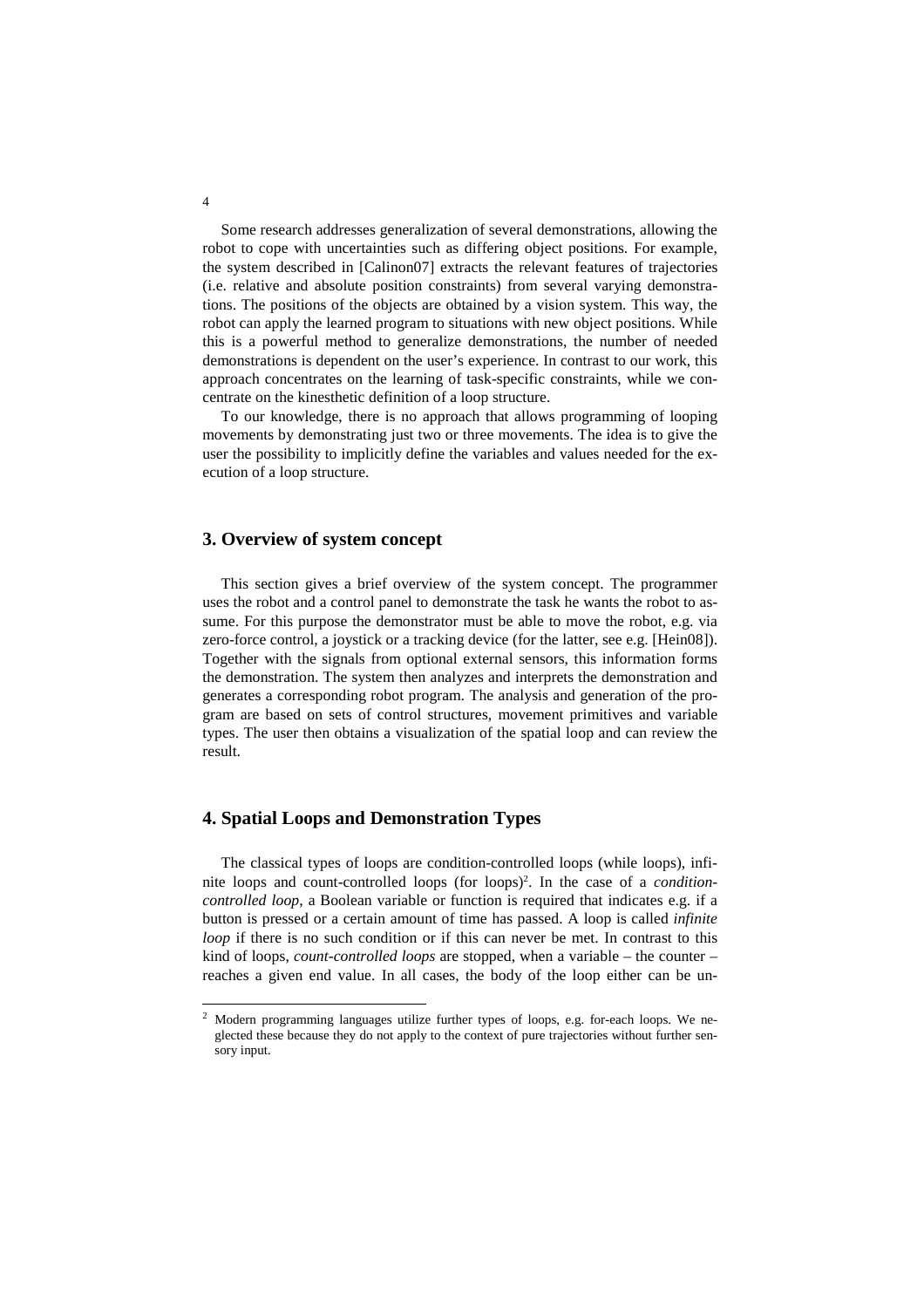changed, i.e. the execution is a repetition of exactly the same behavior, or it can contain variations based on variables. In the case of condition-controlled and infinite loops, there is no general possibility to derive the break condition from the demonstration of two or three loop cycles, so for these loop types it is enough to determine the type and size of the step that is done between two consecutive cycles. In contrast, for count-controlled loops the number of cycles also has to be determined. For this reason we only regard count-controlled loops. The ideas are transferable to the other types.

|                           | Condition-<br>controlled<br>loop | <i>Infinite</i>                 | Count-controlled loop |                                                                   |                     |                      |  |
|---------------------------|----------------------------------|---------------------------------|-----------------------|-------------------------------------------------------------------|---------------------|----------------------|--|
|                           |                                  | loop                            | Type 1                | Demonstration Demonstration Demonstration Demonstration<br>Type 2 | Type 3              | Type 4               |  |
| Condition                 | Boolean<br>expression            |                                 |                       |                                                                   |                     |                      |  |
| <b>Start</b><br>value     | For vary-<br>ing the<br>body     | For<br>vary-<br>ing the<br>body |                       | First trajectory First trajectory First trajectory                |                     | (auto)               |  |
| <b>Step</b>               |                                  |                                 | Second<br>trajectory  | Second<br>trajectory                                              | (auto)              | First<br>trajectory  |  |
| <b>Number</b><br>of steps | Break by<br>condition            |                                 | Numerical<br>input    | (auto)                                                            | Numerical<br>input  | Numerical<br>input   |  |
| End<br>value              |                                  |                                 | (auto)                | Third<br>trajectory                                               | Third<br>trajectory | Second<br>trajectory |  |

In classical programming languages, a count-controlled loop consists of four components: three values for the loop parameter (initial value, boundary value and step size) and the body.

**Table 2:** Overview of loop types and their components

 $\overline{a}$ 

In the case of spatial loops, the three values consist of spatial variables (e.g. coordinates). The start value and end value of such a spatial loop can be defined by movements. Such a movement is called a sub-trajectory. The size of the step can be regarded as transformation on these sub trajectories. The body includes some robot commands that use the spatial variable and create the motion. There are basically four<sup>3</sup> alternatives for specifying a count-controlled spatial loop (Table 2). Depending on some circumstances, which we will examine next, it is possible to determine the last of the four values (start value *s*, step size  $\delta$ , number of steps *k* and end value *e*) using the other three. The idea is outlined in 2D in Figure 2: The left side shows the different Demonstration Types 1 to 4. They all define the same spatial loop shown on the right. It is easy to see that in this case three of the four values are enough to determine the fourth with the following formula:  $k \cdot \delta = e - s$ .

<sup>3</sup> Of course it would be possible to use all four components or even more sub-trajectories for the demonstration to increase robustness of the loop calculation, but we want to keep the demonstration as short as possible and focus on the minimum number of needed values.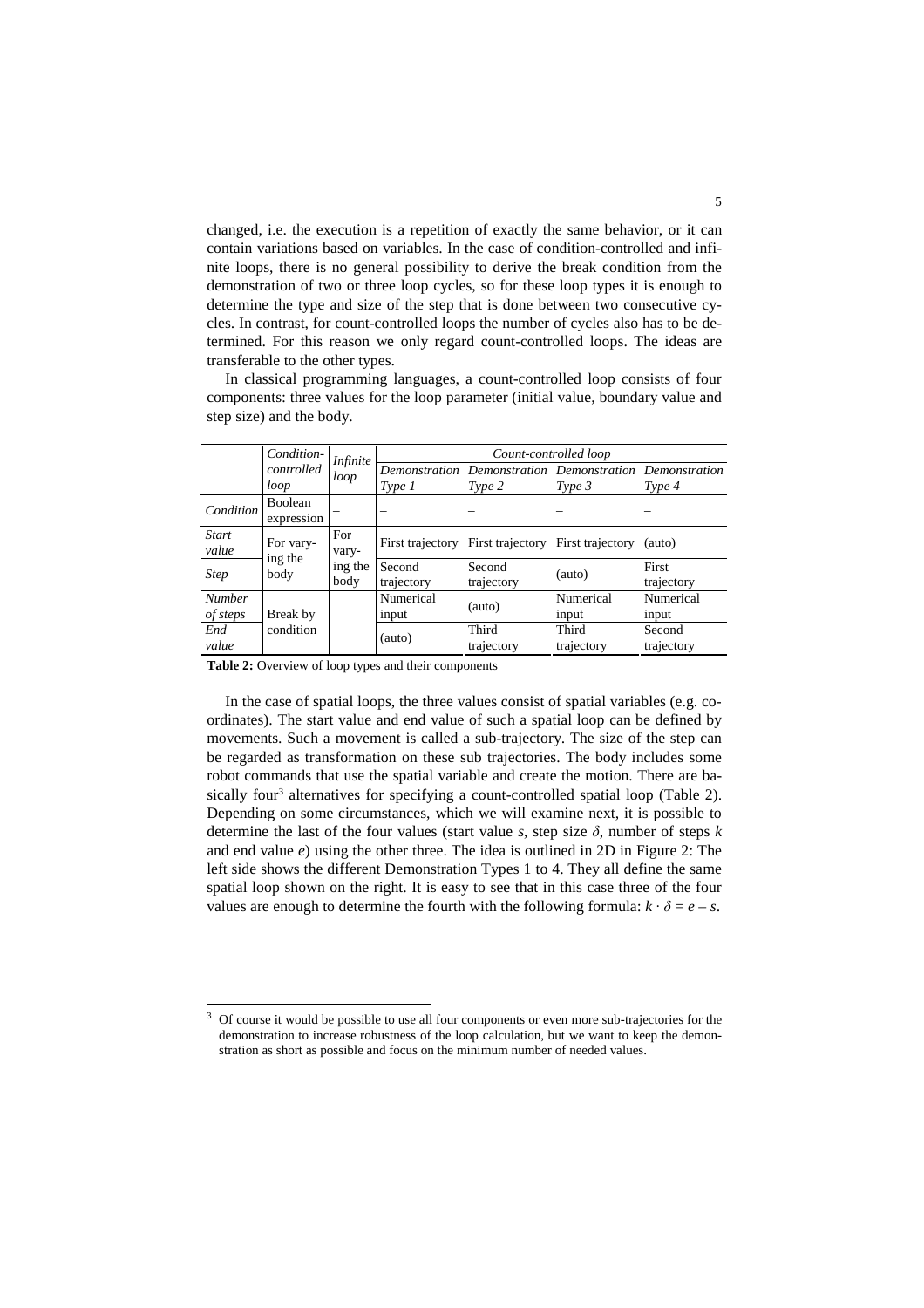

**Fig. 2:** Four alternatives for programming a translational loop consisting of six linear sub trajectories

6

**Fig. 3**: Two possible spatial loops (dark grey and light grey) for Demonstration Type 3

We now look at the transformations that can be used for spatial loops. We do not consider the orientation of the tool center point here, i.e., we regard the orientation as fixed. In the context of this paper the transformation that describes how a trajectory for loop cycle *i +* 1 is derived from a trajectory for loop cycle *i,* can be translation and rotation, i.e. rigid body transformations. We do not regard reflection or scaling. Affine transformations that are more complex than the chosen transformations (e.g. shear) are also neglected because we regard them as less intuitive. We also restrict ourselves to linear interpolation for the generation of the loop, i.e. the steps between the cycles are all of the same size *δ*.

 Considering the Demonstration Types 1, 3 and 4, we see that for translational transformations there is a unique mapping of the demonstrations to the spatial loops since a straight line is defined by two constraints. This does not hold for circular transformations, where three constraints are needed for a unique definition. Figure 3 shows an example with Demonstration Type 3. The input consists of two demonstrations (start value and end value) and the number of steps. Two spatial loops that both fit the demonstration are shown. Each rotation of a matching spatial loop around the axis defined by the start and end value leads to another matching spatial loop.

The situation is similar regarding the question whether a demonstration should be mapped to a translation or a rotation. Since a straight line can be considered as a circle with infinite radius, this distinction can not always be made with Demonstration Types 1, 3 and 4 without further knowledge.

On the one hand, since the use of always the same modality (e.g. position input) is more intuitive than multiple modalities (e.g. position and alphanumerical input), we suggest that Demonstration Type 2 is more intuitive than the other types. On the other hand, the other demonstration types have advantages as well. If the number of steps is essential for a certain application one of them might be the better choice.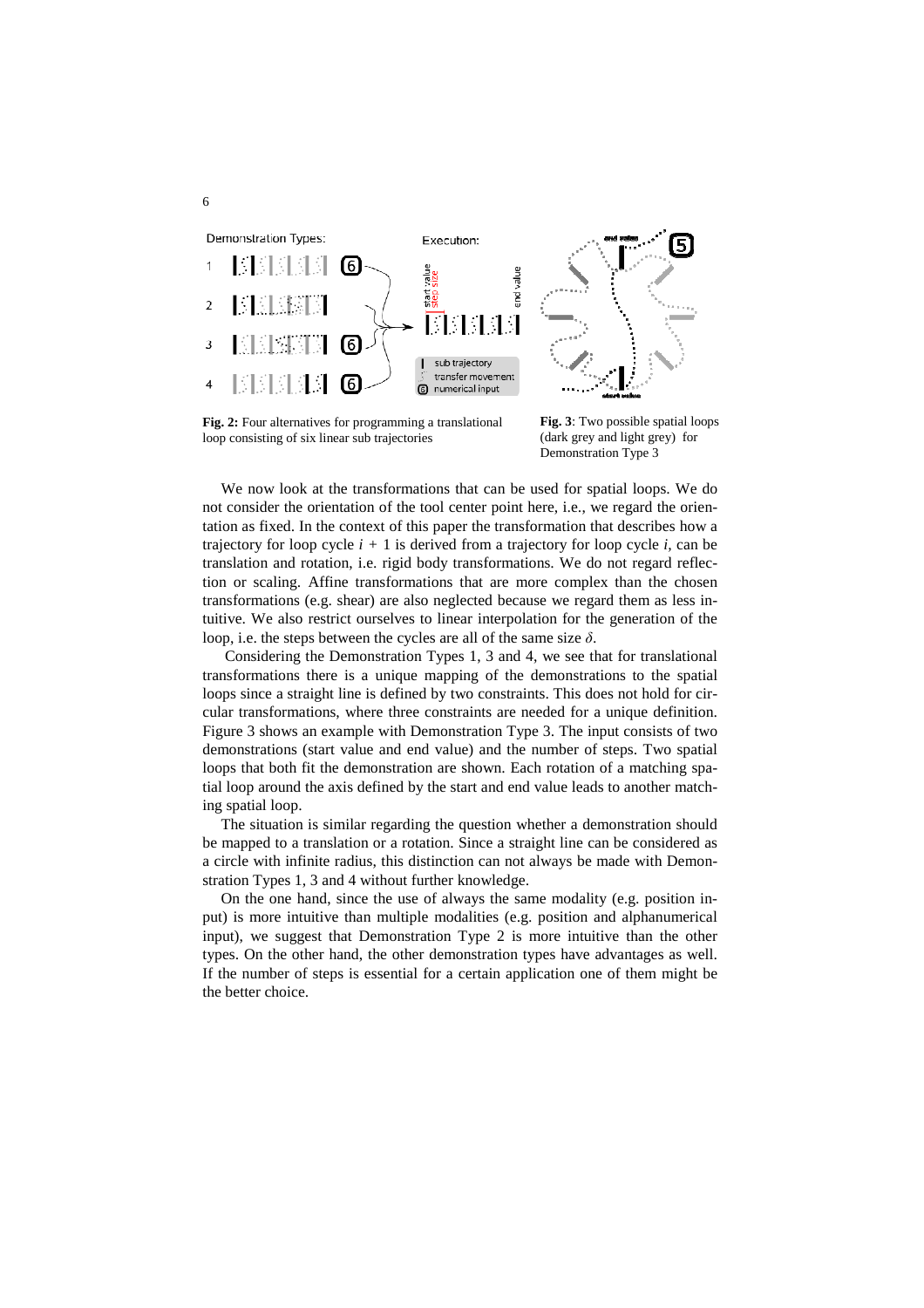### **5. From Demonstrations to Program Loops**

In this section, the procedure of programming a spatial loop by Demonstration Type 2 and translational transformation is described. After instructing the system that a spatial loop is desired (e.g. via the control panel), the user demonstrates the first, the second and the last run of the loop and marks the beginning and the end of each cycle on the control panel, leading to a segmented trajectory that will then be analyzed.

At first the system has to decide whether the demonstration is a valid demonstration of Type 2. Since for Type 2 there have to be three demonstrated subtrajectories, there must be six cuts, otherwise the system shows an error message.



**Fig. 4:** Trajectory of Demonstration Type 2, divided into its sub-trajectories

**Fig. 5:** The interpretation of the loop body depends on the set of motion primitives.

### *5.1 Problem Description*

A trajectory  $r = (p_1, ..., p_n)$  is a sequence of *n* coordinates  $p_l \in \mathbb{R}^d$ ,  $l \in \{1, ...,$ *n*}, where *d* is the dimension of the coordinates. As mentioned above, we also have  $m - 1$  cutting points  $c_j$ ,  $1 \le j \le m - 1$ , on the trajectory, which divide the trajectory in sub-trajectories  $r_1, \ldots, r_m$ . Let  $m(i)$  be the number of cuts needed for demonstration type  $i^4$ . Then there are  $m(i) + 1$  sub-trajectories  $r_1, \ldots, r_{m(i)+1}$  in a valid demonstration for Demonstration Type *i*. The trajectories we are interested in are those with an even index. All other trajectories are just transfer movements, which are neglected in this paper. Figure 4 shows an example with Demonstration Type 2.

Let  $R$  be the set of all trajectories in a given representation and  $T$  a set of transformations on these trajectories:  $T = \{f | f: R \rightarrow R\}$ . Let  $\lambda: R \times R \rightarrow \mathbb{R}^{\geq 0}$  be a measure for the difference between two trajectories in *R*. Then the problem of finding a corresponding spatial loop to these trajectories can be stated as follows for Demonstration Type 2:<sup>5</sup>

 $\overline{a}$ 

 $^4$  *m*(2) = 6, *m*(*i*) = 4, *i* ∈ {1,3,4};

<sup>&</sup>lt;sup>5</sup> In the case of other demonstration types, this problem formulation differs slightly.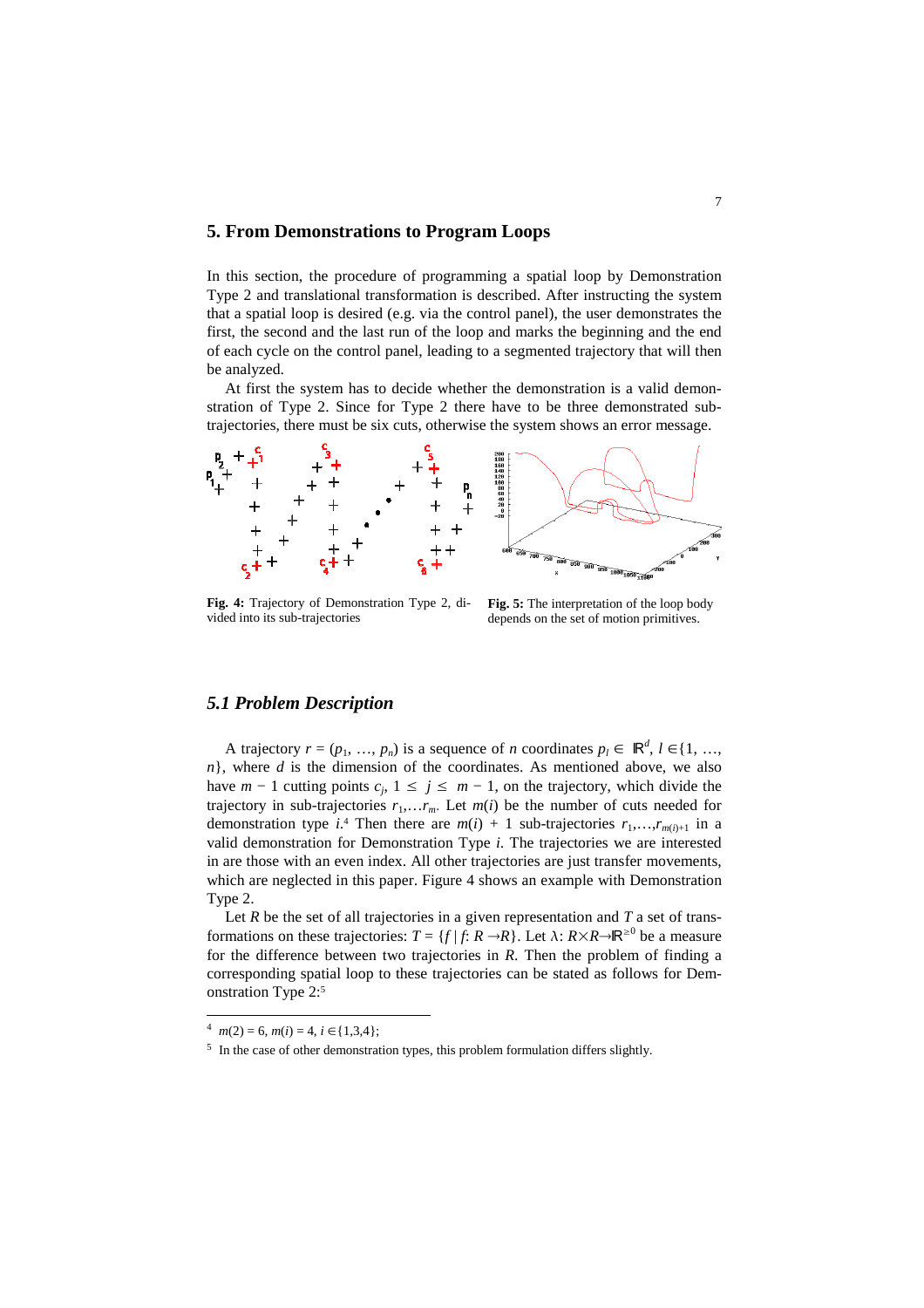$$
\underset{f \in T; k \in \mathbb{N}^{\geq 2}}{\operatorname{argmin}} (\alpha \lambda(f(r_2), r_4) + (1 - \alpha) \lambda(f^k(r_2), r_6)), \text{ with } \alpha \in [0,1].
$$

With the first term of the formula, the loop  $r<sub>2</sub>$  is fitted to the second subtrajectory  $r_4$  and with the other to the last one  $(r_6)$ . With the parameter α, it is possible to change the weighting between these terms.

There are many degrees of freedom in this problem formulation: The representation of the trajectories, the set of transformations and the measures. The concrete transformation of a demonstration to a spatial loop is dependent on the choice of those. Since the purpose of this paper is to introduce the idea of spatial loop programming, we restrict ourselves to comparatively simple representations (Section 5.2), transformations and measures (Section 5.3).

## *5.2 Representation of sub trajectories*

There are various options for representing trajectories. The most obvious possibility is to let them as they are – an ordered list of points. They also can be represented for example as parameterized primitives (e.g. straight lines, circles …), as Splines of different degrees or in Fourier space.

The body of a loop can consist of a single primitive motion or may be composed of different consecutive primitive motions. Of course, for a given subtrajectory it depends on the set of primitive motions of the given system, whether it is atomic or composed.

The trajectory in Fig. 5 consists of three demonstrations for a loop (Demonstration Type 2). It is easy to see, that every sub-trajectory has a bulge in its center. Depending on the system's representation of sub-trajectories, this body can either be interpreted as one primitive (e.g. as a parameterized curve) or as composition (e.g. linear movements and a circle segment).

In this paper we start with the simplest loop bodies that consist of one single straight line represented by its two end points.

### *5.3 Transformations and Measures*

The choice of the transformation is highly dependent on the representation of the sub-trajectories. If a sub-trajectory is defined via some points, the transformation can be any transformation that is applicable to points. Such a transformation might treat the different points of a sub-trajectory in a different manner or in the same way. The former allows the scaling of lines. In this paper we concentrate on translations and rotations.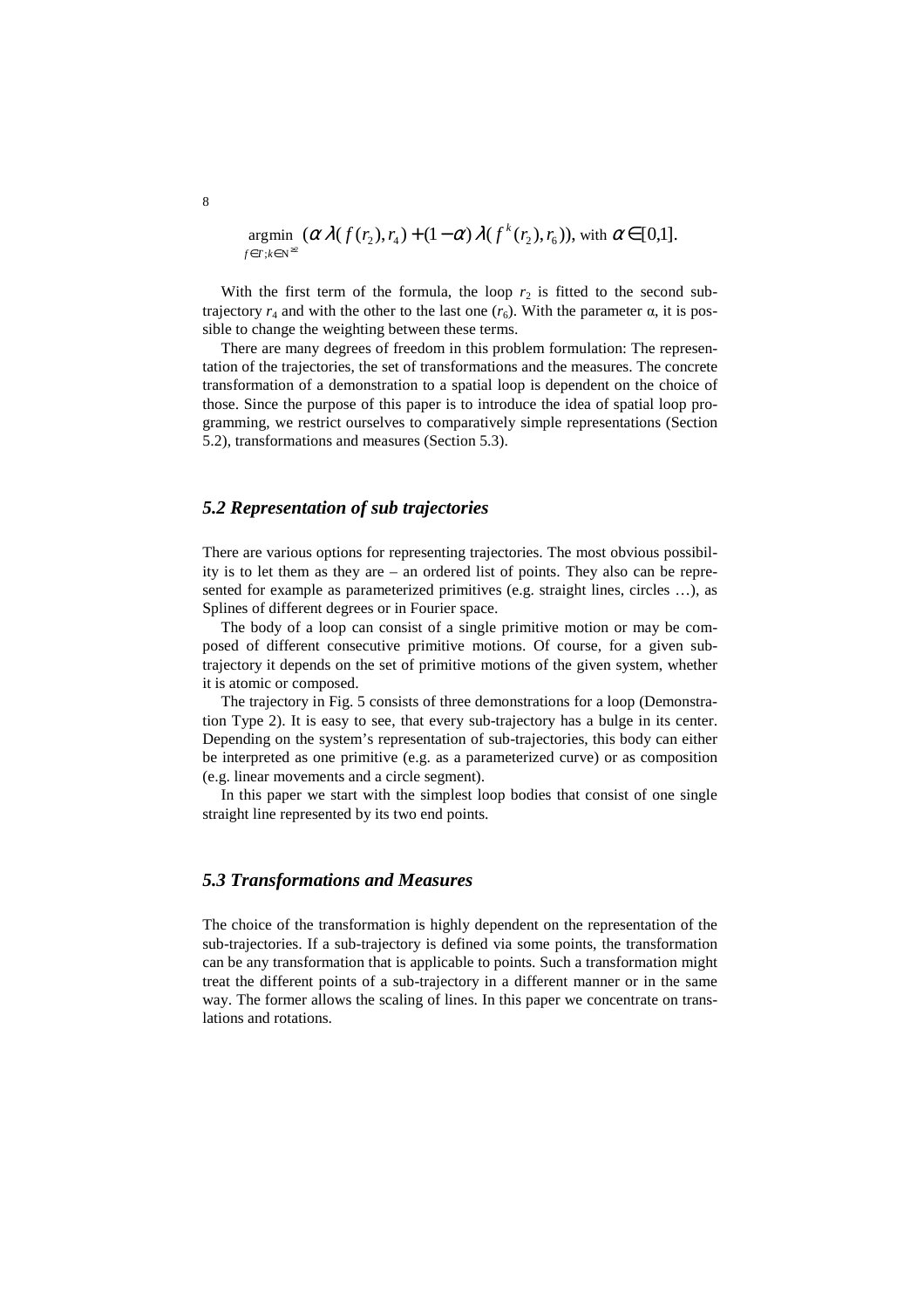For comparing two sub-trajectories, a measure is needed to describe the degree of similarity of the sub-trajectories. In the case of straight lines the most obvious measure is the sum of the Euclidean distances between the two pairs of corresponding end points. Like the transformations, the measure is also highly dependent on the representation of the sub-trajectories. Both have to be compatible with the representation.

### *5.4 Implementation*

 $\overline{a}$ 

The concept was implemented on the industrial robot Stäubli RX130. The robot is equipped with a force/torque sensor (JR3 KMSi 90M31-63) on its wrist, allowing the user to demonstrate the trajectory. The cuts are set with a button on the teach pendant.

Given the trajectory and the cuts, the system has to decide what type of transformation fits best. Since we restrict ourselves to translation and rotation and do not consider combinations of them, we classify according to geometrical criteria. This section concentrates on transformations that work on the whole trajectory and not on the individual points.

Translation and rotation are rigid body transformations, so a common criterion for them is that the length of the strokes does no vary except for the user's imprecision.

For pure translations with Demonstration Types 1, 3 or 4 it must be checked, whether the two strokes have the same orientation.

For a Demonstration of Type 2 we regard the angle between the cutting points at the beginning and at the end of the sub-trajectories and the distance between them. Let  $\gamma_j$  be the point of a sub-trajectory that emerged from cut  $c_j$  and  $\Theta_1$ ,  $\Theta_2$ ,  $\Theta_3 \in [0,1]$  be pre-set thresholds. To be classified as translation, a demonstration has to comply with the following conditions:<sup>6</sup>

$$
\| \gamma_5 - \gamma_1 \| - \| \gamma_6 - \gamma_2 \| \le \Theta_1; \quad \| \gamma_3 - \gamma_1 \| - \| \gamma_4 - \gamma_2 \| \le \Theta_1; \n\langle \frac{\gamma_5 - \gamma_1}{\| \gamma_5 - \gamma_1 \|}, \frac{\gamma_3 - \gamma_1}{\| \gamma_3 - \gamma_1 \|} \rangle \ge \Theta_2; \quad \langle \frac{\gamma_6 - \gamma_2}{\| \gamma_6 - \gamma_2 \|}, \frac{\gamma_4 - \gamma_2}{\| \gamma_4 - \gamma_2 \|} \rangle \ge \Theta_3;
$$

The threshold  $\Theta_1$  should be near zero while the others should be near one. The first two formulas assure that both points are translated equally. If they were not, the transformation can not be a translation. The other two formulas measure the angles  $\preccurlyeq$  ( $\gamma_3, \gamma_1, \gamma_5$ ) respectively  $\preccurlyeq$  ( $\gamma_4, \gamma_2, \gamma_6$ ). If

$$
round\left(\frac{\|\gamma_5-\gamma_1\|}{\|\gamma_3-\gamma_1\|}\right) = round\left(\frac{\|\gamma_6-\gamma_2\|}{\|\gamma_4-\gamma_2\|}\right) = k,
$$

<sup>&</sup>lt;sup>6</sup> The symbol  $\|\cdot\|$  denotes the Euclidean norm and  $\langle \cdot, \cdot \rangle$  is the inner product.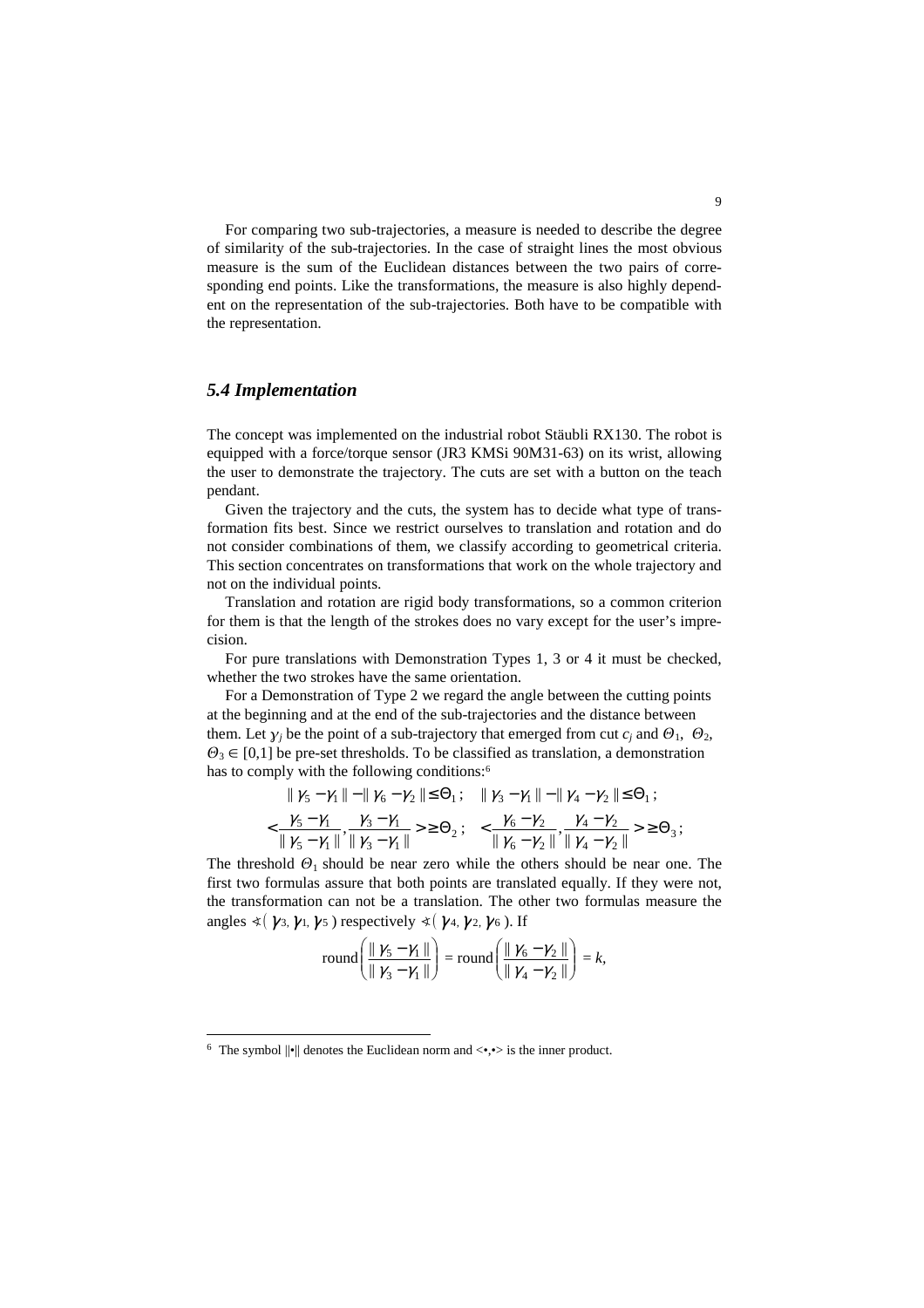there are  $k + 1$  loop passes altogether. The new points of the spatial loop can now be calculated easily from the direction of  $\gamma_5 - \gamma_1$  and *k*. A similar condition can be established for rotations but it is skipped here for lack of space.

As soon as a demonstration is assigned to a transformation, the points for all loop cycles can be calculated and used for the generation of the robot movement. The transfer movements consist of an approach to the first point of a line and a depart movement from the second point.

### **6. Experiments and Results**

We demonstrated translational spatial loops with this system with Demonstration Types 1 to 3. We skipped Demonstration Type 4, since it is symmetrical to Demonstration Type 1. The robot was programmed to draw six straight lines with a resilient ball pen. The demonstrations were carried out via the zero-force control and the cutting points were set via the teach pendant. Figure 6 schematically shows the strokes the robot should be programmed to draw. At first, the robot drew a master on a fixed piece of paper. This provided the basis for measuring the deviation of the intuitively programmed loop from the textually programmed loop used for the master. We took the Euclidean distance in x- and y-direction (i.e. the points were projected onto a plane parallel to the table and perpendicular to the axis of the pen) as measure. The deviation in the z-direction was not included because of the compliance of the pen. The user then programmed the loop by repeating the strokes as accurately as possible by grabbing the pen (see Figure 7). For measuring the deviation we calculated the mean of all deviations of corresponding points of the ideal loop and the programmed loop. For each experiment and demonstration type, six experiments were conducted.



**Fig. 6:** Three experiments: pure point-based translation, pure translation working on the whole line and scaling of the lines by point-based translation.

**Fig. 7:** The user grabs the pen and moves the robot.

In the first two experiments the strokes are simply translated. The first experiment was conducted with a point-based transformation, i.e. the translations for the start points and the end points are deduced separately. For the second experiment an implementation was chosen that calculated the translation vector from the mean of the two vectors derived with the implementation from the first experiment. The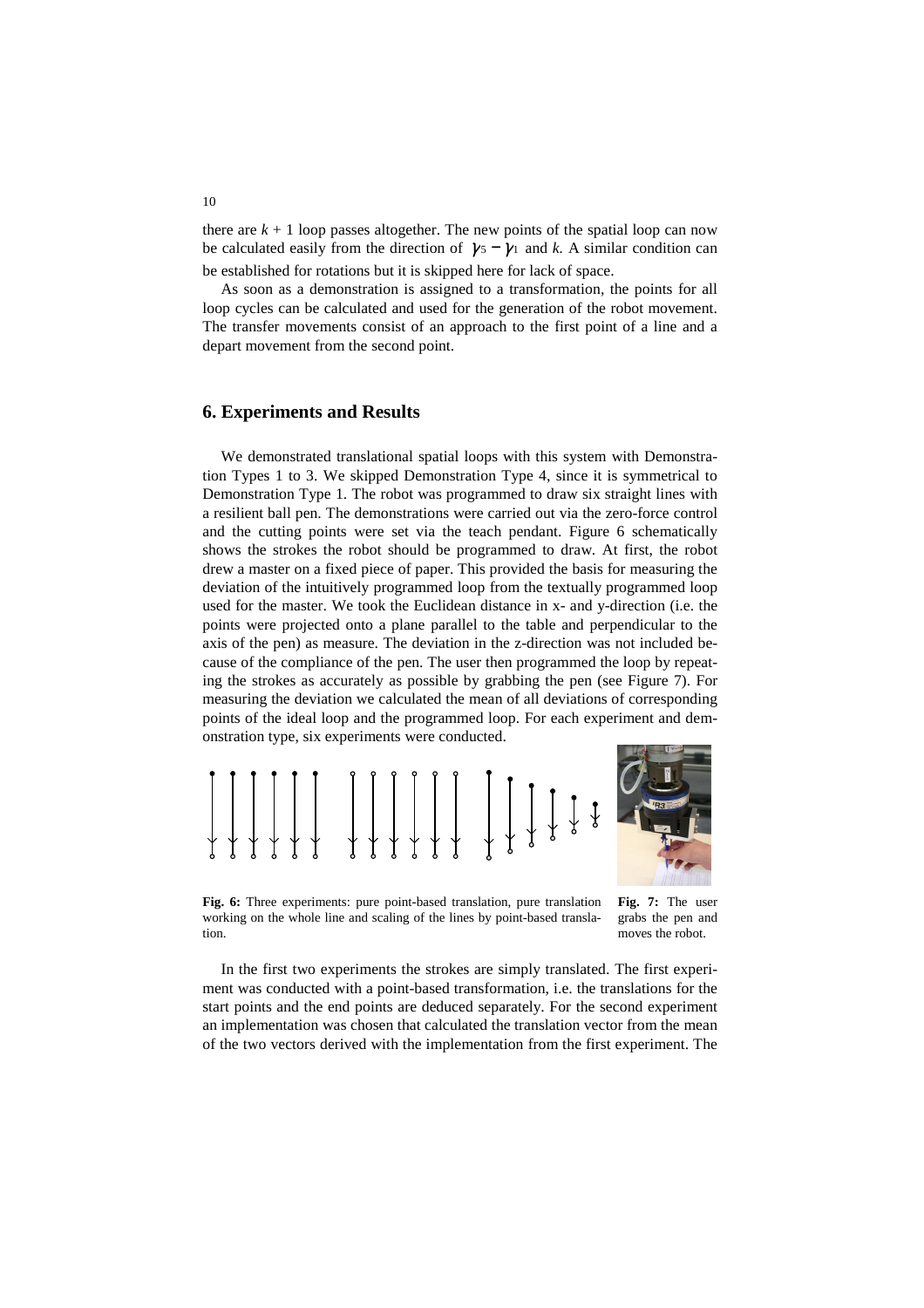third experiment was conducted only for point-based transformation. With each cycle, the stroke becomes shorter, the points approach each other. This is a kind of scaling, but it is the result of the point-based transformation. This could not be achieved by a rigid body transformation that works on the whole line.

The diagrams in Figure 8 show the mean error of all points of each experiment. It is in evidence that Demonstration Type 1 is much more error-prone, since the error in the demonstration accumulates with the number of cycles while for Type 3 the error of the execution is limited by the error in the demonstrations. Demonstration Type 2 is dependent on the choice of parameter  $\alpha$ . In our experiment,  $\alpha$  = 0.5, since we take the mean of the two vectors. For  $\alpha = 0$ , Demonstration Type 2 is like Demonstration Type 3 except that sub-trajectory 4 is used to derive the number of cycles instead of numerical input. For  $\alpha = 1$  the same holds with Demonstration Type 1 and sub-trajectory 6. This explains why Demonstration Type 2 lies in between the other two demonstration types in most cases.



**Fig. 8:** The mean deviation in mm for the three experiments and for Demonstration Types 1, 2 and 3, measured in the x-y-plane.

#### **7. Conclusions**

We introduced the concept of intuitive spatial loop programming, where the parameters of a loop are derived automatically. We identified four demonstration types and compared them according to the uniqueness of the demonstration and the intuitiveness. Demonstration Type 2 turned out to be less ambiguous than the other types. After the comparison we analyzed the different components needed for spatial loop programming and presented possible candidates to be used. We implemented the concept and showed the applicability with an experiment.

Future work will focus on further kinds of transformations, particularly on combined transformations. Pushing a button to segment the sub-trajectories turned out to be annoying and error-prone, so an automatic segmentation will be considered. Since spatial loop programming was only tested on pure trajectories we intend to augment the concept with further sensor data such as forces.